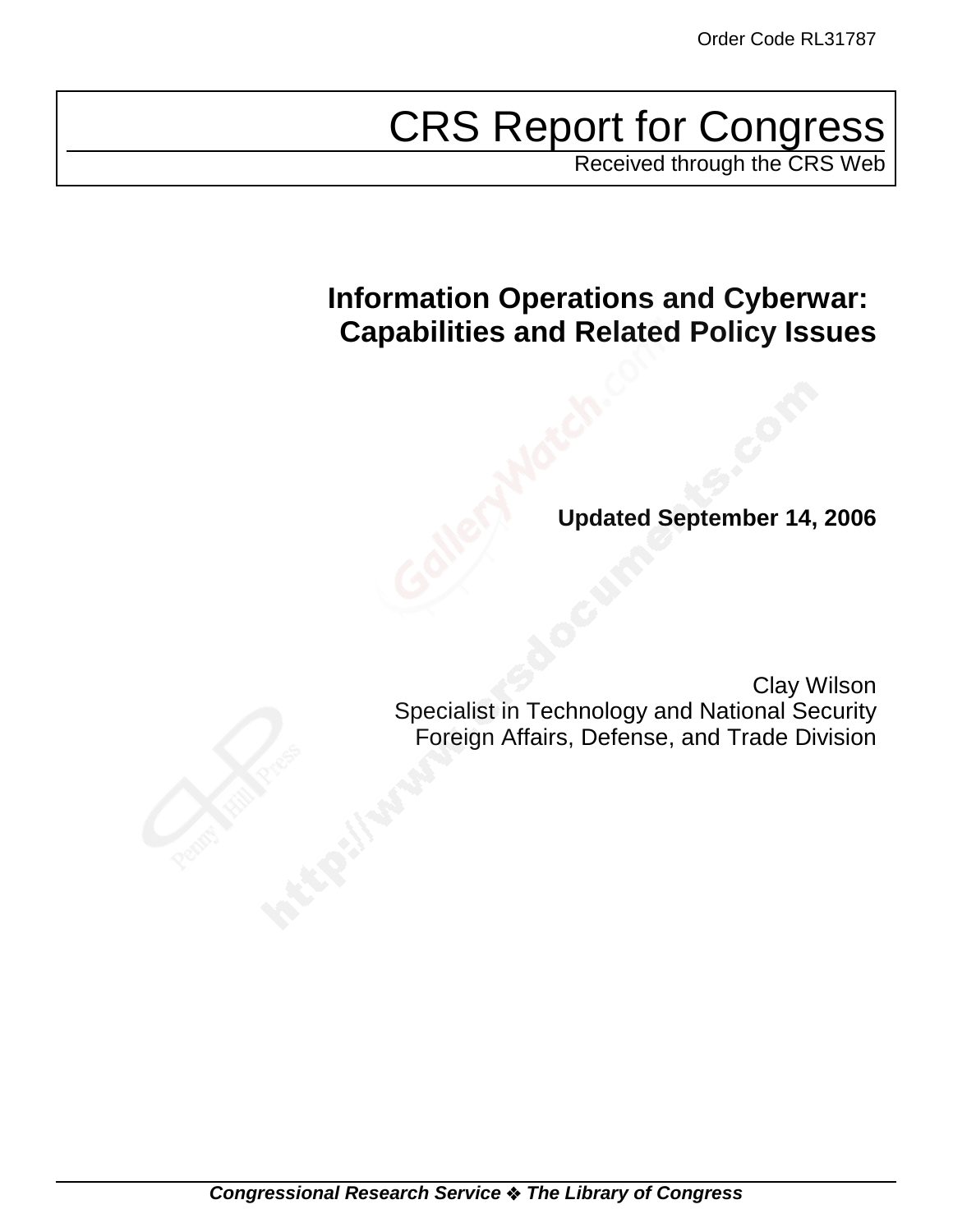## Information Operations and Cyberwar: Capabilities and Related Policy Issues

#### **Summary**

This report describes the emerging areas of information operations in the context of U.S. national security. It assesses known U.S. capabilities and plans, and suggests related policy issues of potential interest to Congress. This report will be updated to accommodate significant changes.

For military planners, the control of information is critical to military success, and communications networks and computers are of vital operational importance. The use of technology to both control and disrupt the flow of information has been referred to by several names: information warfare, electronic warfare, cyberwar, netwar, and Information Operations (IO). The U.S. Department of Defense has grouped IO activities into five core capabilities: Psychological Operations, Military Deception, Operational Security, Computer Network Operations, and Electronic Warfare.

Doctrine for U.S. IO now places new emphasis on Psychological Operations to influence the decisionmaking of possible adversaries, and on Electronic Warfare to dominate the entire electromagnetic spectrum. Some weapons used for IO are also referred to as "non-kinetic," and include high power microwave (HPM) or other directed electromagnetic energy weapons that rely on short powerful electromagnetic pulses (EMP), that can overpower and permanently degrade computer circuitry.

Several public policy issues that Congress may choose to consider include whether the United States should:

- ! encourage or discourage international arms control for cyberweapons, as other nations increase their cyber capabilities;
- modify U.S. cyber-crime legislation to conform to international agreements that make it easier to track and find cyber attackers;
- engage in covert psychological operations potentially affecting domestic audiences; or,
- create new regulation to hasten improvements to computer security for the nation's privately-owned critical infrastructure.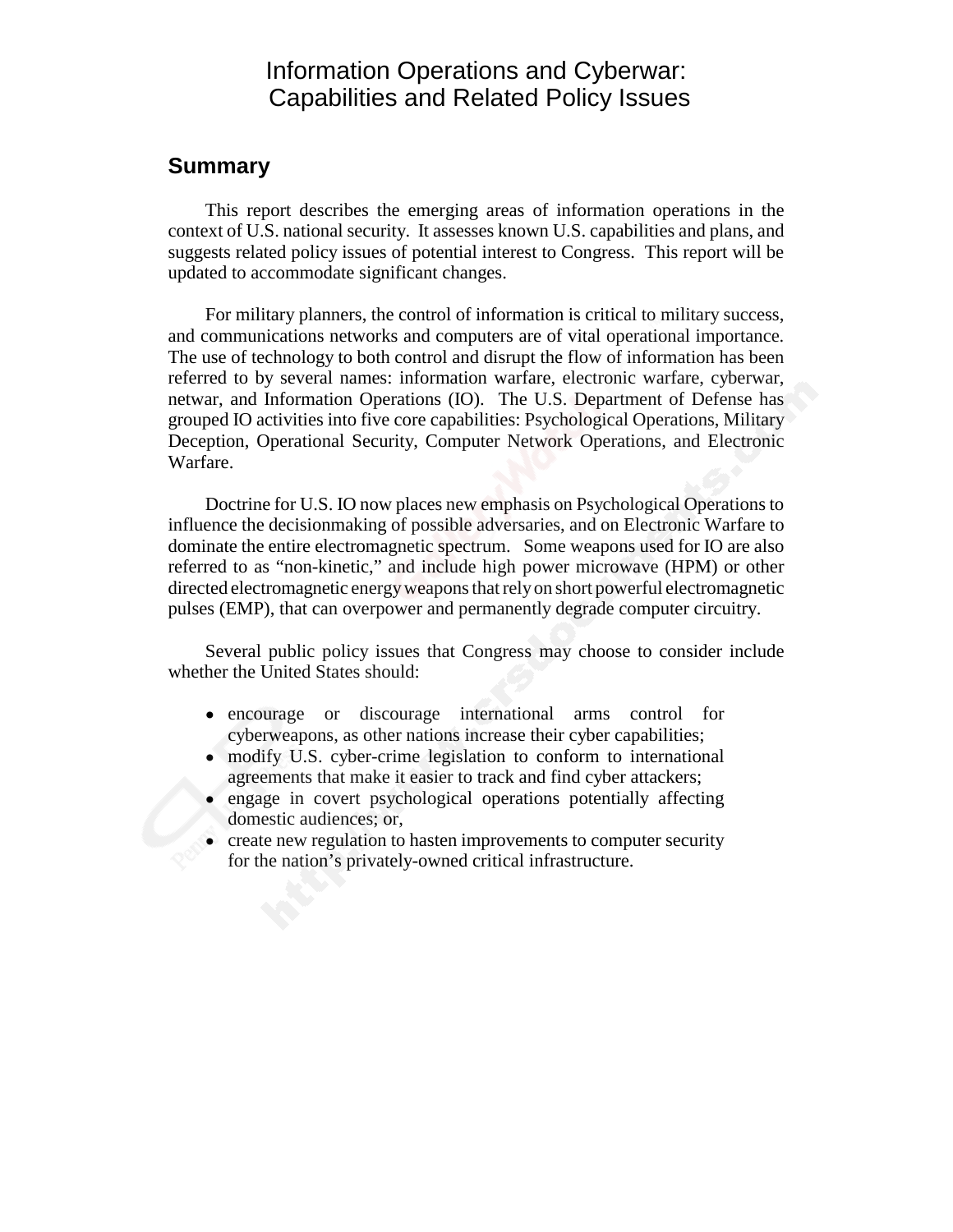## **Contents**

|    | Psychological Operations Affecting Domestic Audiences  12           |
|----|---------------------------------------------------------------------|
|    | Role of the U.S. Private Sector in Protecting Computer Security  13 |
|    |                                                                     |
|    |                                                                     |
|    |                                                                     |
|    |                                                                     |
|    |                                                                     |
|    |                                                                     |
|    |                                                                     |
| Q. |                                                                     |
|    |                                                                     |
|    |                                                                     |
|    | PECRY.                                                              |
|    |                                                                     |
|    |                                                                     |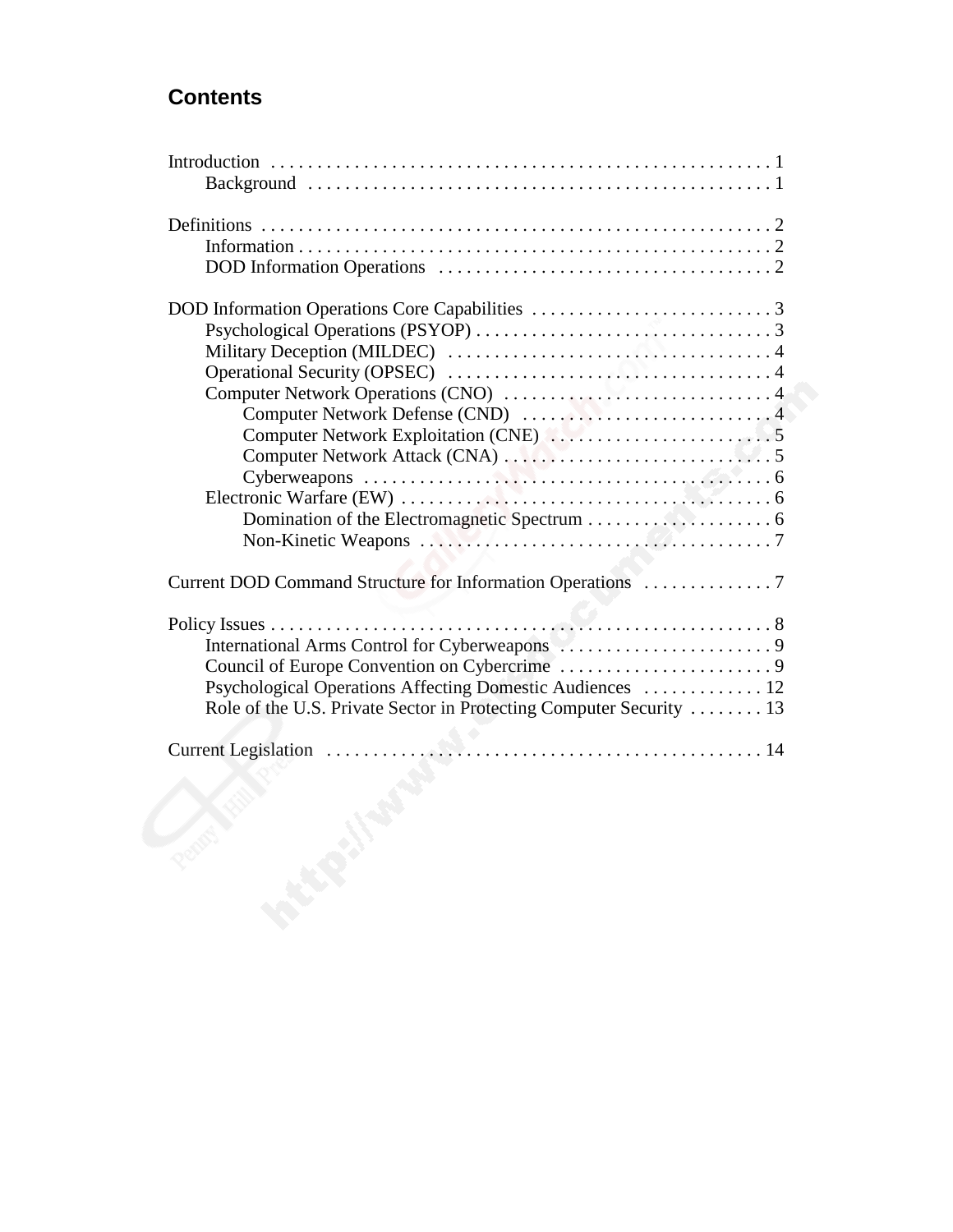# Information Operations and Cyberwar: Capabilities and Related Policy Issues

#### **Introduction**

#### **Background**

Control of information has always been part of military operations. However, the U.S. Strategic Command (USSTRATCOM) reportedly now views information operations as a core military competency, with new emphasis on (1) use of electromagnetic energy or cyberattack to control or disable an adversary's computers, and (2) use of psychological operations to manipulate an adversary's perceptions.<sup>1</sup>

The Department of Defense (DOD) view is that information itself is now a realm, a weapon, and a target of warfare. With current digital technology, the U.S. military now has the capability to act directly upon and alter the stored bits of computer code that comprise information inside the computers or on the networks of adversaries. In addition, DOD asserts that Psychological Operations, including the ability to rapidly disseminate persuasive information to diverse audiences in order to directly influence their decisionmaking, is an increasingly powerful means of deterring aggression, and an important method for undermining the leadership and popular support for terrorist organizations.<sup>2</sup>

However, new technologies for military information operations also create new national security vulnerabilities and new policy issues, including (1) possible international arms control policy for cyberweapons; (2) a need for international cooperation for pursuit of cyber terrorists and other cyber attackers; (3) consideration of psychological operations used to affect friendly nations; (4) a need to raise the computer security awareness of the civilian community; and (5) possible accusations of war crimes if offensive military cyberweapons severely disrupt critical civilian computer systems, or the systems of other non-combatant nations.

This report describes Department of Defense capabilities for conducting military information operations, and gives an overview of related policy issues.

<sup>&</sup>lt;sup>1</sup> Jason Ma, "Information Operations To Play a Major Role in Deterrence Posture,"*Inside Missile Defense*, Dec. 10, 2003 [http://www.insidedefense.com/secure/defense\_docnum.asp? f=defense\_2002.ask&docnum=MISSILE-9-25-4].

<sup>&</sup>lt;sup>2</sup> DOD Information Operations Roadmap, October 30, 2004, p.3. This document was declassified January, 2006, and obtained through FOIA by the National Security Archive at George Washington University. [http://www.gwu.edu/~nsarchiv/NSAEBB/NSAEBB177/info\_ops\_roadmap.pdf].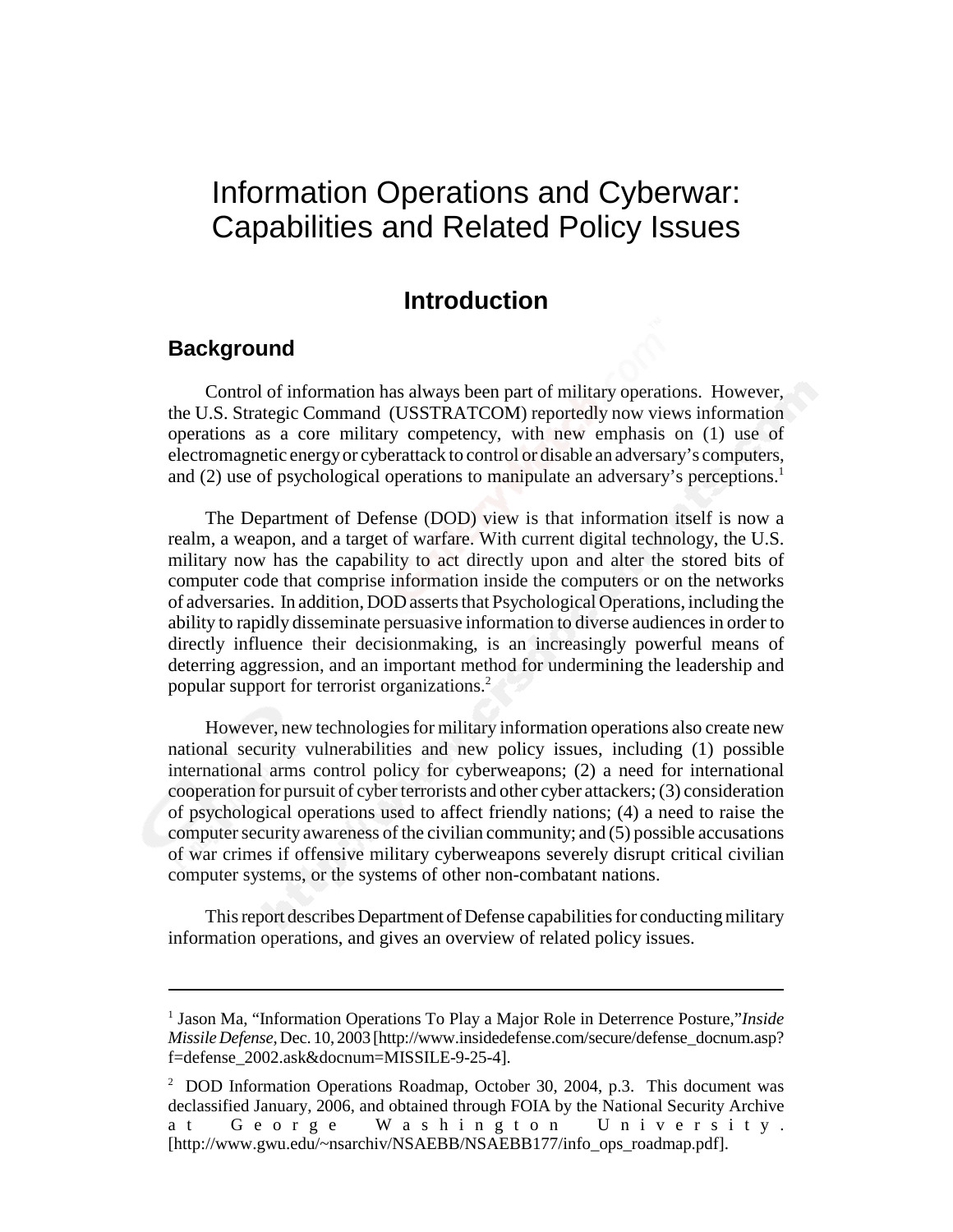#### **Definitions**

#### **Information**

Information is a resource created from two things: phenomena (data) that are observed, plus the instructions (systems) required to analyze and interpret the data to give it meaning. The value of information is enhanced by technology, such as networks and computer databases, which enables the military to (1) create a higher level of shared awareness, (2) better synchronize command, control, and intelligence, and (3) translate information superiority into combat power.

#### **DOD Information Operations**

The DOD term for military information warfare is Information Operations (IO). DOD information operations are actions taken during time of crisis or conflict to affect adversary information, while defending one's own information systems, to achieve or promote specific objectives. $3$  The focus of IO is on disrupting or influencing an adversary's decision-making processes.

An IO attack may take many forms, for example: (1) to slow adversary computers, the software may be disrupted by transmitting a virus or other cyberweapon (see section on cyberweapons below); (2) to disable sophisticated adversary weapons, the computer circuitry may be overheated with directed high energy pulses; and (3) to misdirect enemy radar, powerful signals may be broadcast to create false images. Other methods for IO attack may include initiating TV and radio broadcasts to influence the opinions and actions of a target audience, or seizing control of network communications to disrupt an adversary's unity of command.

Computer Network Defense (CND) is the term used to describe IO procedures that are designed to protect U.S. forces against IO attack from adversaries. Information Assurance (IA), which is part of CND, requires close attention to procedures for computer and information security (see Computer Network Operations below).

DOD states that IO must become a core military competency on a par with air, ground, maritime, and special operations. Accordingly, new emphasis is now placed on the importance of dominating the entire electromagnetic spectrum with new attack capabilities, including methods for computer network attack and electronic warfare. DOD also emphasizes that because networks are increasingly the operational center of gravity for warfighting, the U.S. military must be prepared to "fight the net".4 Because the recently declassified source document containing this phrase has some lines blacked out, it is not clear if "...net" includes the Internet. If so, then this phrase may be a recognition by DOD that Psychological Operations, including public affairs

<sup>3</sup> From the *DOD Dictionary of Military and Associated Terms*, Jan. 2003 [http://www.dtic. mil/doctrine/jel/doddict/data/i/index.html].

<sup>4</sup> DOD Information Operations Roadmap, October 30, 2003, p.6-7. [http://www.gwu.edu/~nsarchiv/NSAEBB/NSAEBB177/info\_ops\_roadmap.pdf]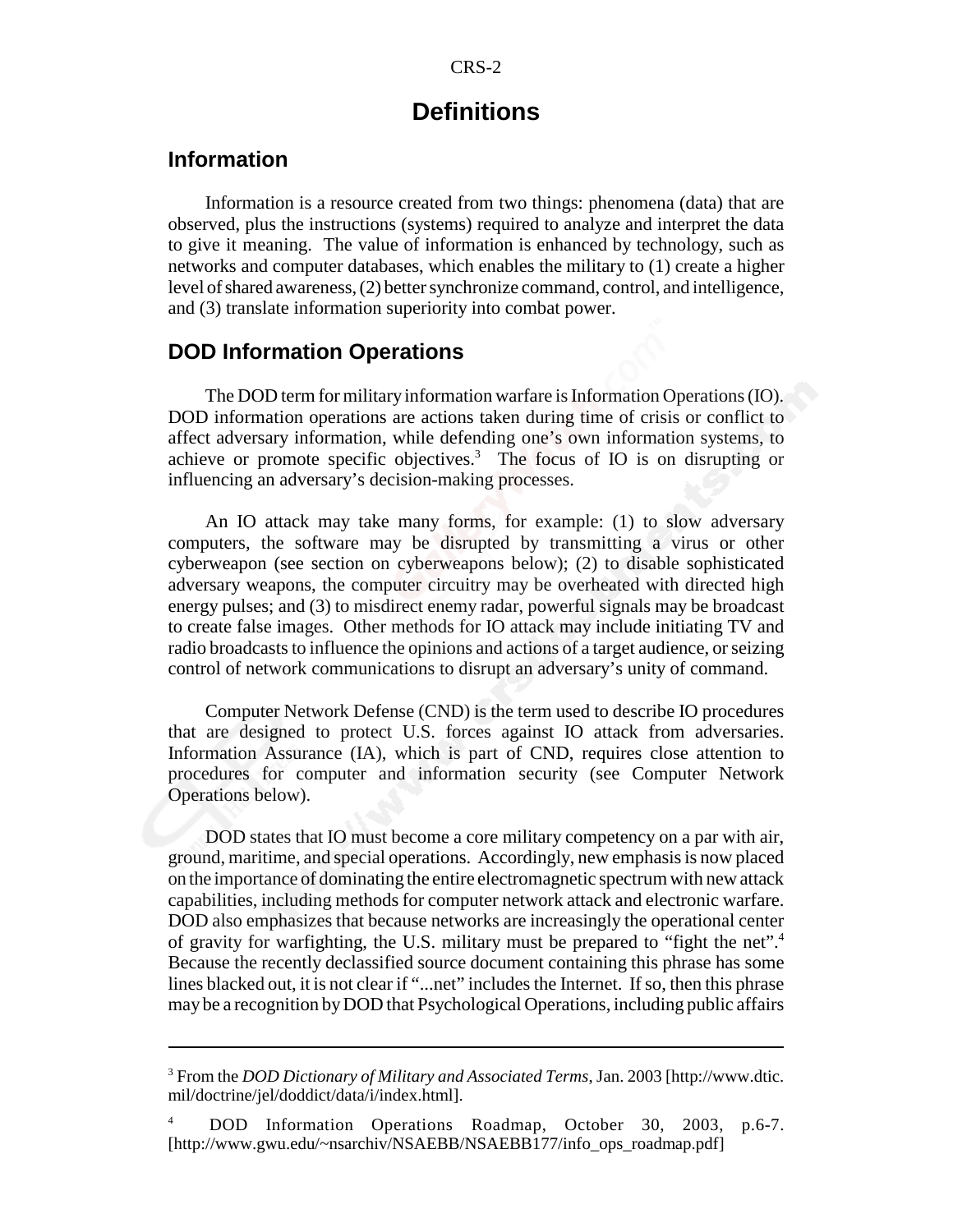work and public diplomacy, must be employed in new ways to counter the skillful use of the Internet and the global news media by adversaries.

#### **DOD Information Operations Core Capabilities**

DOD identifies five core capabilities for conduct of information operations: (1) Psychological Operations, (2) Military Deception, (3) Operations Security, (4) Computer Network Operations, and (5) Electronic Warfare. These capabilities are interdependent, and increasingly need to be integrated to achieve desired effects, such as undermining the adversary's confidence in his own capabilities.

#### **Psychological Operations (PSYOP)**

DOD defines PSYOP as planned operations to convey selected information to targeted foreign audiences to influence their emotions, motives, objective reasoning, and ultimately the behavior of foreign governments, organizations, groups, and individuals.<sup>5</sup> For example, during Operation Iraqi Freedom (OIF), broadcast messages were sent from Air Force EC-130E aircraft, and from Navy ships operating in the Persian Gulf, along with a barrage of e-mail, faxes, and cell phone calls to numerous Iraqi leaders encouraging them to abandon support for Saddam Hussein.

At the same time, the civilian Al Jazeera news network, based in Qatar, beams its messages to well over 35 million viewers in the Middle East, and is considered by many to be a "market competitor" for U.S. PSYOP. Terrorist groups can also use the Internet to quickly place their own messages before an international audience. Some observers have stated that the U.S. will continue to lose ground in the global media wars until it develops a coordinated strategic communications strategy to counter competitive civilian news media, such as Al Jazeera.<sup>6</sup>

Partly in response to this observation, DOD now emphasizes that PSYOP must be improved and focused against potential adversary decisionmaking, sometimes well in advance of times of conflict. Products created for PSYOP must be based on in-depth knowledge of the audience's decision-making processes. Using this knowledge, the PSYOP products then must be produced rapidly, and disseminated directly to targeted audiences throughout the area of operations.<sup>7</sup>

DOD policy restricts the use of PSYOP for targeting American audiences. However, while military PSYOP products are intended for foreign targeted audiences, DOD also acknowledges that the global media may pick up some of these

<sup>5</sup> *DOD Dictionary of Military Terms* [http://www.dtic.mil/doctrine/jel/doddict/].

<sup>6</sup> Air Force, *Operation Iraqi Freedom Information Operations Lessons Learned: First Look*, AFC2ISRC/CX, July 23, 2003 [http://www.insidedefense.com/secure/data\_extra/ pdf3/dplus2004\_265.pdf].

<sup>7</sup> DOD Information Operations Roadmap, October 30, 2003, p.6. [http://www.gwu.edu/~nsarchiv/NSAEBB/NSAEBB177/info\_ops\_roadmap.pdf]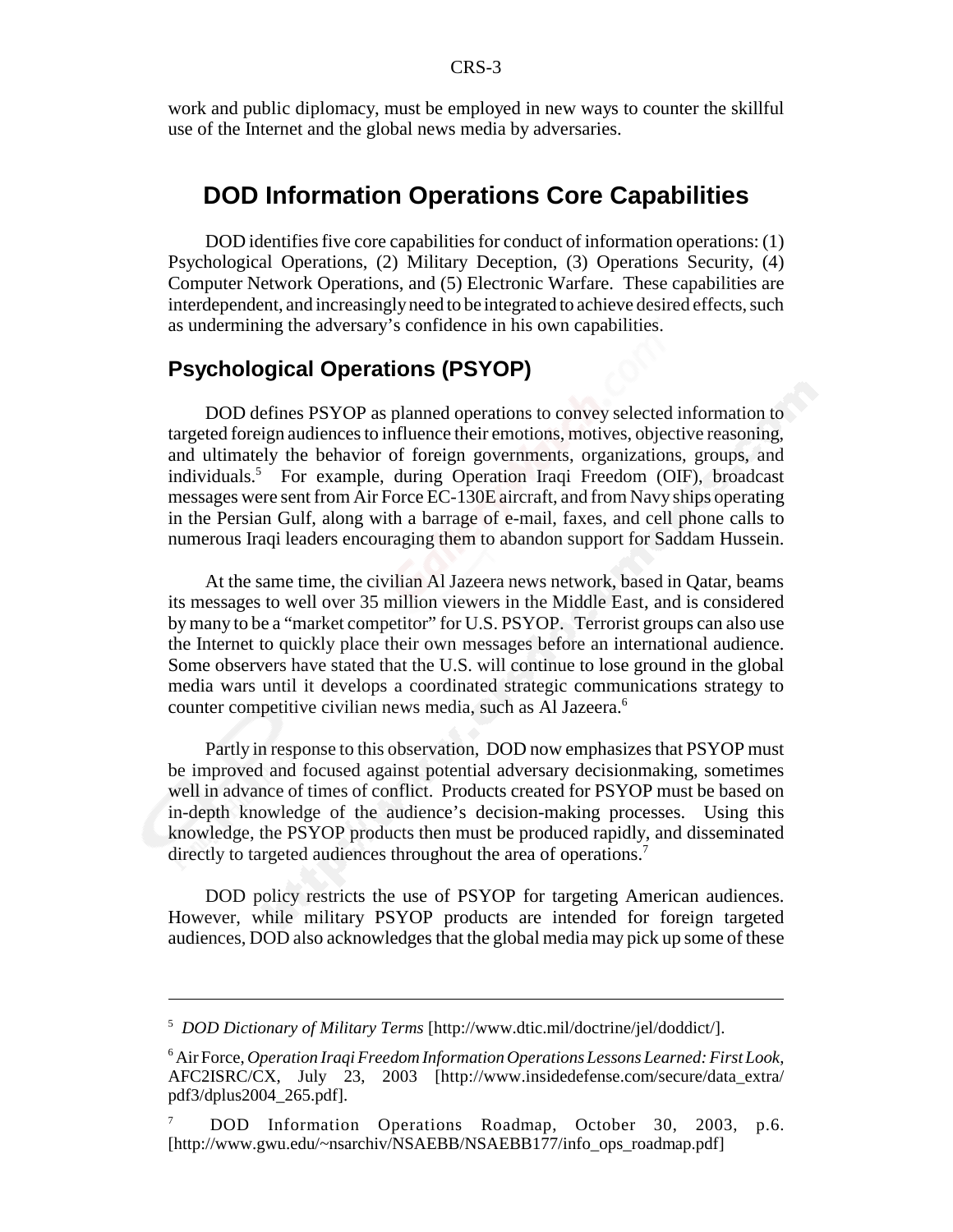targeted messages, and replay them back to the U.S. domestic audience. Therefore, the distinction between foreign and domestic audiences cannot be maintained.<sup>8</sup>

#### **Military Deception (MILDEC)**

Deception guides an enemy into making mistakes by presenting false information, images, or statements. MILDEC is defined as actions executed to deliberately mislead adversary military decision makers with regard to friendly military capabilities, thereby causing the adversary to take specific actions (or fail to take) that will contribute to the success of the friendly military operation.

As an example of deception during OIF, the U.S. Navy deployed the Tactical Air Launched Decoy system to divert fire from Iraqi air defenses away from other real combat aircraft.

#### **Operational Security (OPSEC)**

OPSEC is defined as a process of identifying information that is critical to friendly operations and which could enable adversaries to attack operational vulnerabilities. For example, during OIF, U.S. forces were warned to remove certain information from DOD public websites, so that Iraqi forces could not exploit sensitive but unclassified information.

#### **Computer Network Operations (CNO)**

CNO includes the capability to: (1) attack and disrupt enemy computer networks; (2) defend our own military information systems; and (3) exploit enemy computer networks through intelligence collection.<sup>9</sup> Reportedly, a new U.S. military organization, called the Joint Functional Component Command for Network Warfare (JFCCNW), is responsible for the evolving mission of Computer Network Attack. The capabilities of the JFCCNW are highly classified, and DOD officials have reportedly never admitted to launching a cyber attack against an enemy, however many computer security officials believe the organization can destroy networks and penetrate enemy computers to steal or manipulate data, and take down enemy command-and-control systems. They also believe that the organization consists of personnel from the CIA, National Security Agency, FBI, the four military branches, and civilians and military representatives from allied nations.<sup>10</sup>

**Computer Network Defense (CND).** CND is defined as defensive measures to protect information, computers, and networks from disruption or destruction. CND includes actions taken to monitor, detect, and respond to unauthorized computer activity. Responses to IO attack against U.S. forces may

9 US Strategic Command Fact File [http://www.stratcom.af.mil/factsheetshtml/jtf-cno.htm].

<sup>8</sup> DOD Information Operations Roadmap, October 30, 2003, p.26. [http://www.gwu.edu/~nsarchiv/NSAEBB/NSAEBB177/info\_ops\_roadmap.pdf]

<sup>10</sup> John Lasker, *U.S. Military's Elite Hacker Crew*, April 18, 2005, Wired News, [http://www.wired.com/news/privacy/0,67223-0.html?tw=wn\_story\_page\_prev2].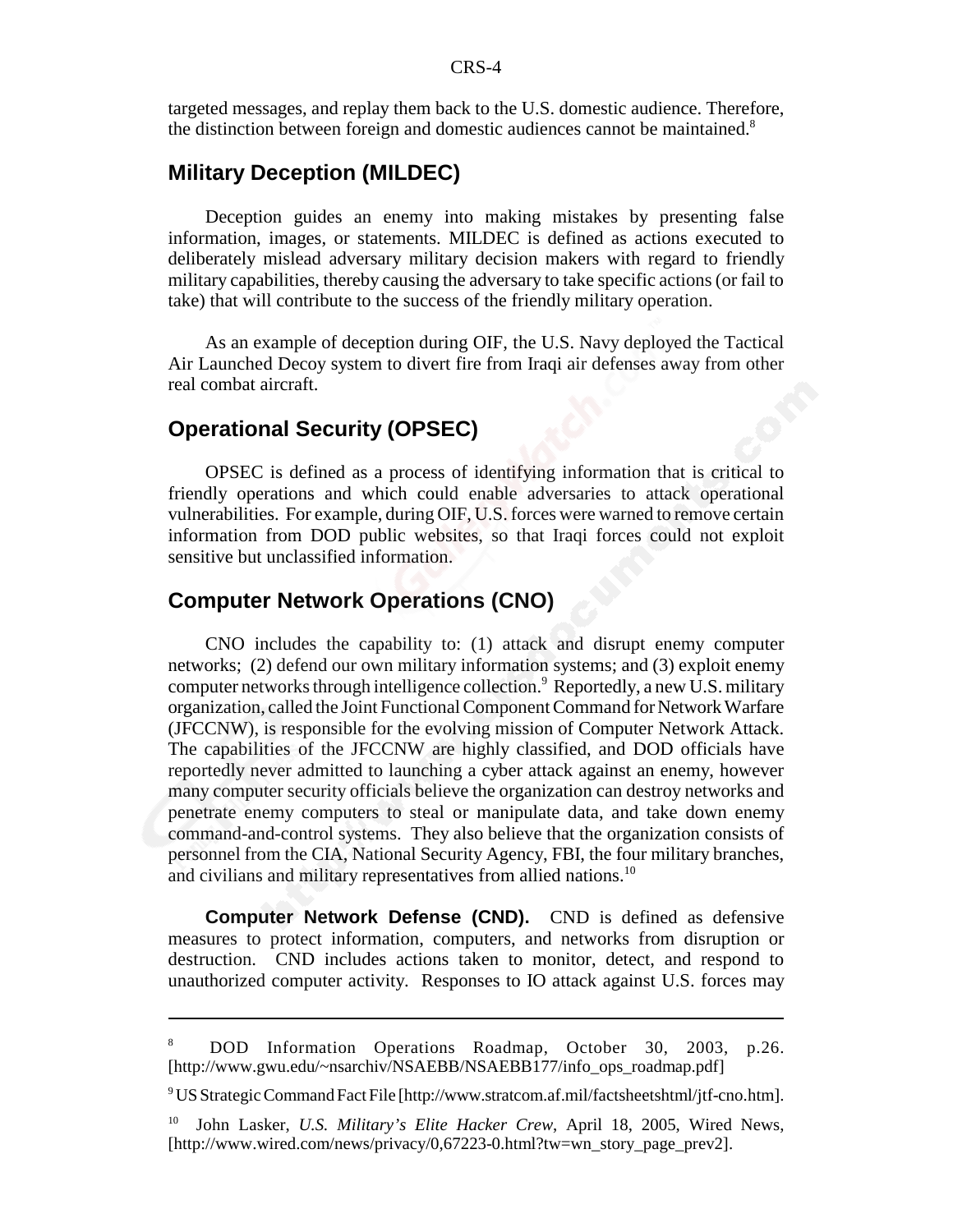include use of passive information assurance tools, such as firewalls or data encryption, or may include actions such as monitoring adversary computers to determine their capabilities before they attempt an IO attack against U.S. forces.

DOD believes that CND may lack sufficient policy and legal analysis for guiding appropriate responses to intrusions or attacks on DOD networks. Therefore, DOD has recommended that a legal review be conducted to determine what level of data manipulation constitutes an attack. The distinction is necessary in order to clarify whether an action should be called an attack or an intelligence collection operation, and which aggressive actions can be appropriately taken in self-defense. This legal review should also determine if appropriate authorities permit U.S. forces to retaliate through unwitting computer hosts. And finally, DOD has recommended structuring a legal regime that applies separately to domestic and to foreign sources of CNA against DOD or the U.S. infrastructure.<sup>11</sup>

**Computer Network Exploitation (CNE).** CNE is an area of Information Operations that is not yet clearly defined within DOD. Before a crisis develops, DOD seeks to prepare the IO battlespace through intelligence, surveillance, and reconnaissance, and through extensive planning activities. This involves espionage, that in the case of IO, is usually performed through network tools that penetrate adversary systems to return information about system vulnerabilities, or that make unauthorized copies of important files. Tools used for CNE are similar to those used for CNA, but configured for intelligence collection rather than system disruption.

**Computer Network Attack (CNA).** CNA is defined as operations to disrupt or destroy information resident in computers and computer networks. As a distinguishing feature, CNA relies on a data stream used as a weapon to execute an attack. For example, sending a digital signal stream through a network to instruct a controller to shut off the power flow is CNA, while sending a high voltage surge through the electrical power cable to short out the power supply is Electronic Warfare.

During Operation Iraqi Freedom, U.S. and coalition forces reportedly did not carry out computer network attacks against Iraqi systems. Even though comprehensive IO plans were prepared in advance, several DOD officials reportedly stated that top-level approval for several computer attack missions was not granted until it was too late to carry them out to achieve war objectives.<sup>12</sup> U.S. officials reportedly may have rejected launching a planned cyber attack against Iraqi financial computers because Iraq's banking network is connected to a financial communications network located in Europe. According to Pentagon sources, an IO attack directed at Iraq might also have brought down banks and ATM machines located in parts of Europe as well. Such global network interconnections, plus close network links between Iraqi military computer systems and the civilian infrastructure,

<sup>&</sup>lt;sup>11</sup> DOD Information Operations Roadmap, October 30, 2003, p52. [http://www.gwu.edu/~nsarchiv/NSAEBB/NSAEBB177/info\_ops\_roadmap.pdf]

<sup>&</sup>lt;sup>12</sup> Elaine Grossman, "Officials: Space, Info Targets Largely Cobbled On-The-Fly for Iraq," *Inside the Pentagon*, May 29, 2003.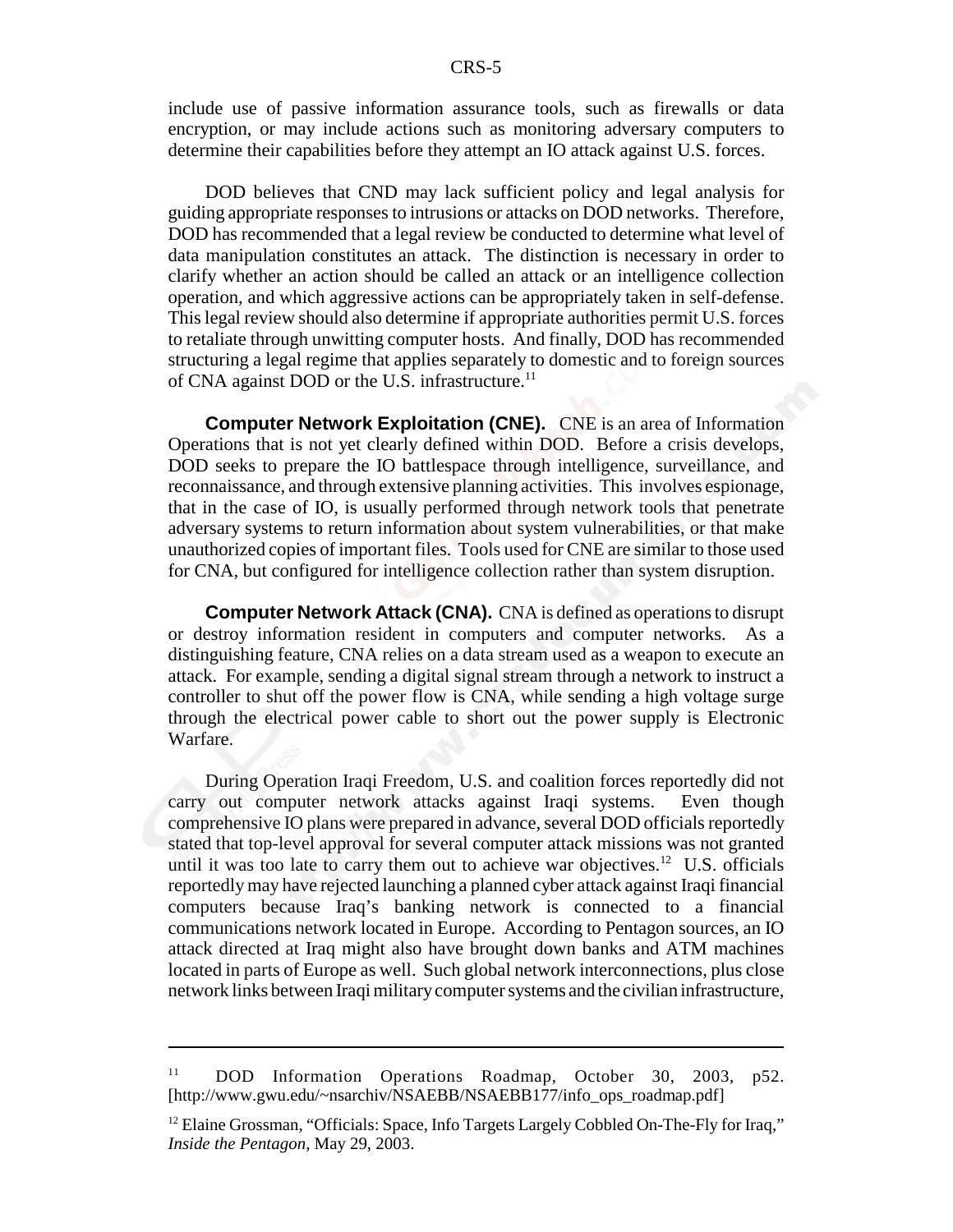reportedly frustrated attempts by U.S. forces to design a cyber attack that would be limited to military targets only in Iraq.<sup>13</sup>

**Cyberweapons.** Cyberweapons are computer programs capable of disrupting the data storage or processing logic of enemy computers. Cyberweapons include (1) offensive attack tools, such as viruses, Trojan horses, denial-of-service attack tools; (2) "dual use" tools, such as port vulnerability scanners, and network monitoring tools; and, (3) defensive tools, such as encryption and firewalls.

Cyberweapons are becoming easier to obtain, easier to use, and more powerful. In a 1999 study, the National Institute of Standards and Technology (NIST) found that many newer attack tools, available on the Internet, can now easily penetrate most networks, and many others are effective in penetrating firewalls and attacking Internet routers. Other tools allow attacks to be launched by simply typing the Internet address of a designated target directly into the attack-enabling website.<sup>14</sup>

In a meeting held in January 2003, at the Massachusetts Institute of Technology, White House officials sought input from experts outside government on guidelines for use of cyberweapons. Officials have stated they are proceeding cautiously, since a cyberattack could have serious cascading effects, perhaps causing major disruption to networked civilian systems.<sup>15</sup>

 In February 2003, the Bush Administration announced developed national-level guidance for determining when and how the United States would launch computer network attacks against foreign adversary computer systems. The classified guidance, known as National Security Presidential Directive 16 (classified), is intended to clarify circumstances under which an attack would be justified, and who has authority to launch a computer attack.

#### **Electronic Warfare (EW)**

EW is defined as any military action involving the direction or control of electromagnetic spectrum energy to deceive or attack the enemy. High power electromagnetic energy can be used as a tool to overload or disrupt the circuitry of electronic equipment, such as computers, radios, telephones, and almost anything that uses transistors, circuits, and wiring.<sup>16</sup>

**Domination of the Electromagnetic Spectrum.** Electronic Warfare tools include weapons for jamming or overpowering enemy communications and

<sup>13</sup> Charles Smith, "U.S. Information Warriors Wrestle with New Weapons," *NewsMax.com*, March 13, 2003 [http://www.newsmax.com/archives/articles/2003/3/12/134712.shtml].

<sup>14</sup> Dorothy Denning, "Reflections on Cyberweapons Controls," *Computer Security Journal*, XVI, 4, Fall, 2000, p.43-53.

<sup>15</sup> Bradley Graham, "Bush Orders Guidelines for Cyber-Warfare," *Washington Post*, February 7, 2003, Section A, p.1.

<sup>16</sup> CRS Report RL32544, *High Altitude Electromagnetic Pulse (EMP) and High Power Microwave (HPM) Devices: Threat Assessments*, by Clay Wilson.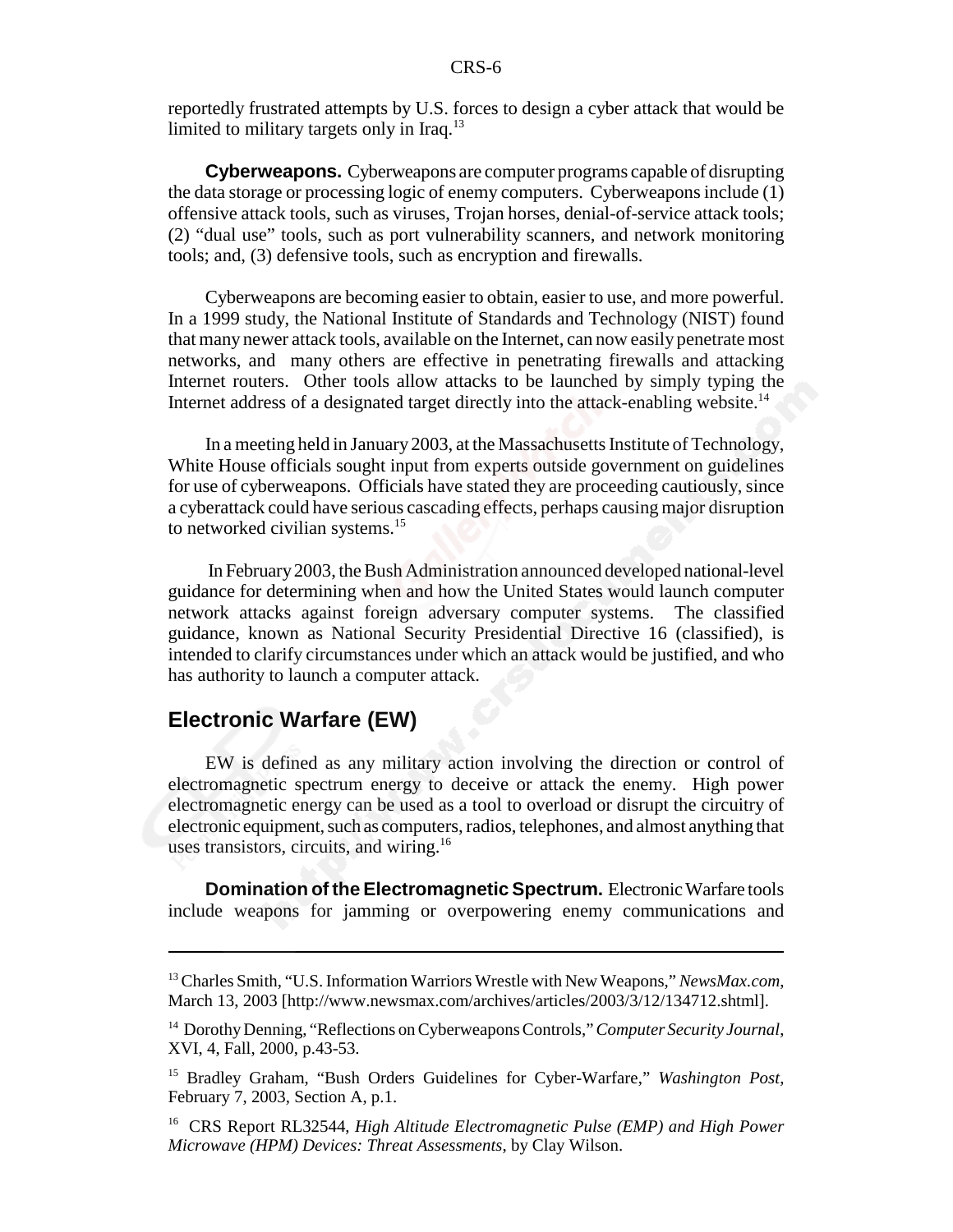telemetry, and weapons that overheat circuitry. DOD now emphasizes maximum control of the entire electromagnetic spectrum, including disrupting the full spectrum of emerging communication systems, sensors, and weapons systems. This may include (1) navigation warfare, including offensive space operations where global positioning satellites may be disrupted; or, (2) methods to control adversary radio systems that help them identify friend and foe; and, (3) methods to disrupt radar systems, directed energy weapons, unmanned aerial vehicles (UAVs), or robots operated by adversaries.17

Recent military IO testing examined the capability to secretly enter an enemy computer network and monitor what their radar systems could detect. Further experiments tested the capability to take over enemy computers and manipulate their radar to show false images.<sup>18</sup>

**Non-Kinetic Weapons.** "Non-kinetic" is a term that is sometimes used to describe non-explosive weapons with capabilities for disabling enemy computer systems. These weapons emit directed electromagnetic energy that, in short pulses, may disable computer circuitry, or in other applications. For example, a non-kinetic weapon might disable an approaching enemy missile by directing a High Power Microwave (HPM) beam that burns out the circuitry, or by sending a false telemetry signal that misdirects the targeting computer. $^{19}$ 

During OIF, many Iraqi command bunkers were deeply buried underground and proved difficult to attack using conventional explosives. However, new HPM weapons were reportedly considered for possible use in attacks against these targets because the numerous communications and power lines leading into the underground bunkers offered pathways for conducting powerful surges of electromagnetic energy that could destroy the computer equipment inside. $20$ 

### **Current DOD Command Structure for Information Operations**

The U.S. Strategic Command (USSTRATCOM), a unified combatant command for U.S. strategic forces, controls military space operations, information operations, strategic warning and intelligence assessments, global strategic operations planning,

<sup>17</sup> DOD Information Operations Roadmap, October 30, 2003, p.61. [http://www.gwu.edu/~nsarchiv/NSAEBB/NSAEBB177/info\_ops\_roadmap.pdf]

<sup>&</sup>lt;sup>18</sup> These programs were called Suter 1 and Suter 2, and were tested during Joint Expeditionary Forces Experiments held at Nellis Air Force Base in 2000 and 2002. David Fulghum, "Sneak Attack," *Aviation Week & Space Technology*, June 28, 2004, p. 34.

<sup>19</sup> David Fulghum, "Sneak Attack," *Aviation Week & Space Technology*, June 28, 2004, p.34.

<sup>20</sup> Will Dunham, "U.S. May Debut Secret Microwave Weapon versus Iraq," *Reuters*, February 2, 2003 [http://www.globalsecurity.org/org/news/2003/030202-ebomb01.htm].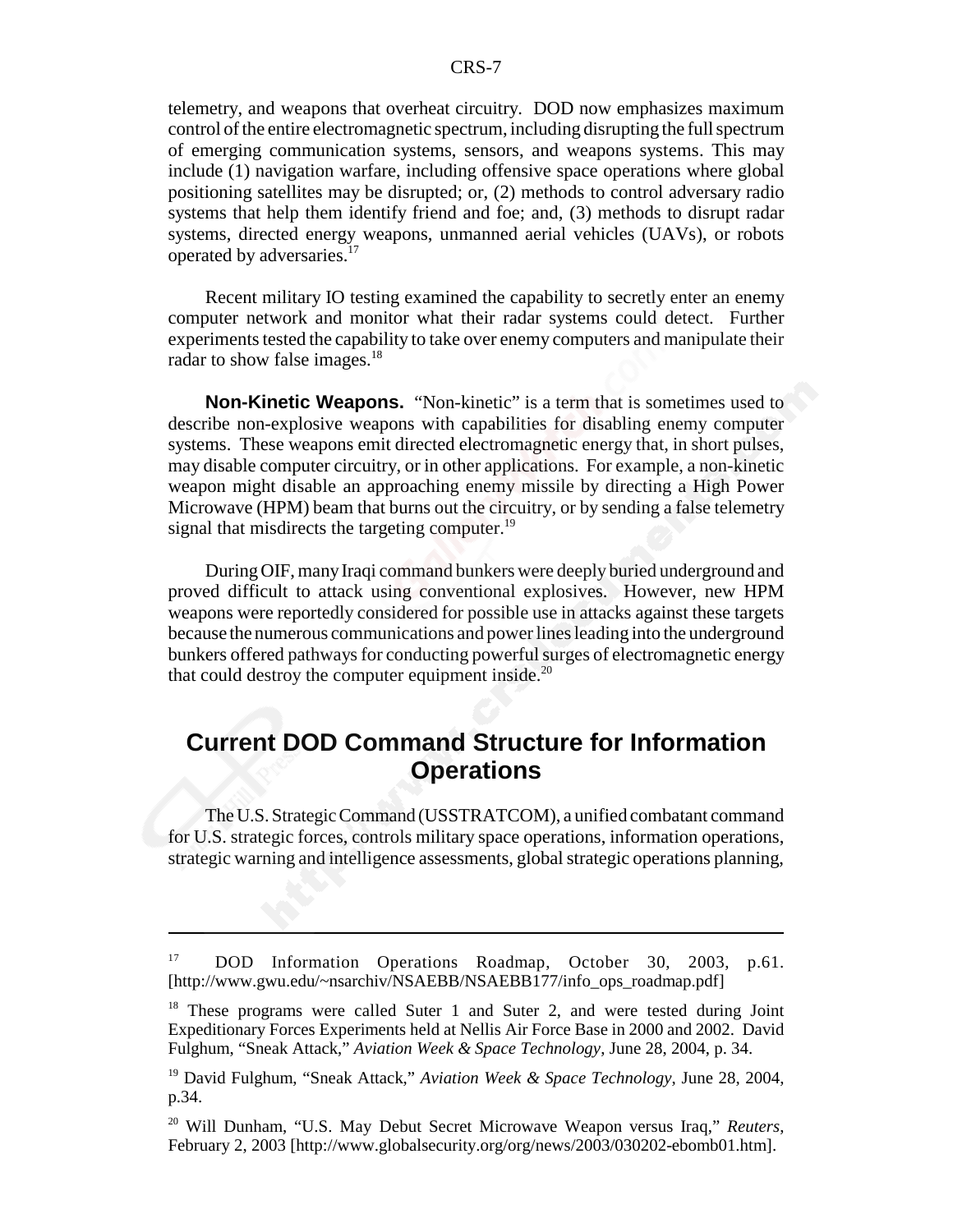and also has overall responsibility for Computer Network Operations  $(CNO)^{21}$ Much information about CNO, which includes defense against cyber attack and security breaches, as well as the related area of offensive computer network attack, is classified.

The USSTRATCOM exercises command authority over several Joint Functional Component Commands (JFCCs): (1) space and global strike; (2) intelligence, surveillance and reconnaissance; (3) network warfare; integrated missile defense; and (4) combating weapons of mass destruction.<sup>22</sup> The JFCCs with responsibility for DOD cyber security are the JFCC-Network Warfare (JFCC-NW), and the JFCC-Space & Global Strike (JFCC-SGS) which also houses the Joint information Operations Warfare Center (JIOWC). A third organization called the Joint Task Force-Global Network Operations (JTF-GNO), also has responsibility for DOD cyber security. The DOD organizations with major responsibility for defense against cyber attack are the JIOWC and the JTF-GNO.<sup>23</sup>

The JTF-GNO is the organization responsible for operating and defending the DOD information infrastructure (the infrastructure is called the Global Information Grid). The JFCC-NW is responsible for deliberate planning of network warfare, which includes coordinated planning of offensive network attack. The JIOWC is responsible for assisting combatant commands with an integrated approach to information operations. These include operations security, psychological operations, military deception, and electronic warfare. It coordinates network operations and network warfare with the JTF-GNO and with JFCC-NW.

#### **Policy Issues**

Potential oversight issues for Congress may include the following:

- ! Effects of international arms control for cyberweapons;
- ! Need for international cooperation for pursuit of cyber terrorists and other cyber attackers;
- Use of psychological operations that may affect domestic audiences, and;

<sup>&</sup>lt;sup>21</sup> United States Strategic Command, July 2006, [http://www.stratcom.mil/organization-fnc\_comp.html].

<sup>&</sup>lt;sup>22</sup> United States Strategic Command, July 2006, [http://www.stratcom.mil/organization-fnc\_comp.html].

<sup>23</sup> Clark A. Murdock et. al, *Beyond Goldwater-Nichols: U.S. Government and Defense Reform for a New Strategic Era, Phase 2 Report*, July 2005,Center for Strategic and International Studies, p.128, [http ://www.ndu.edu/library/docs/ BeyondGoldwaterNicholsPhase2Report.pdf].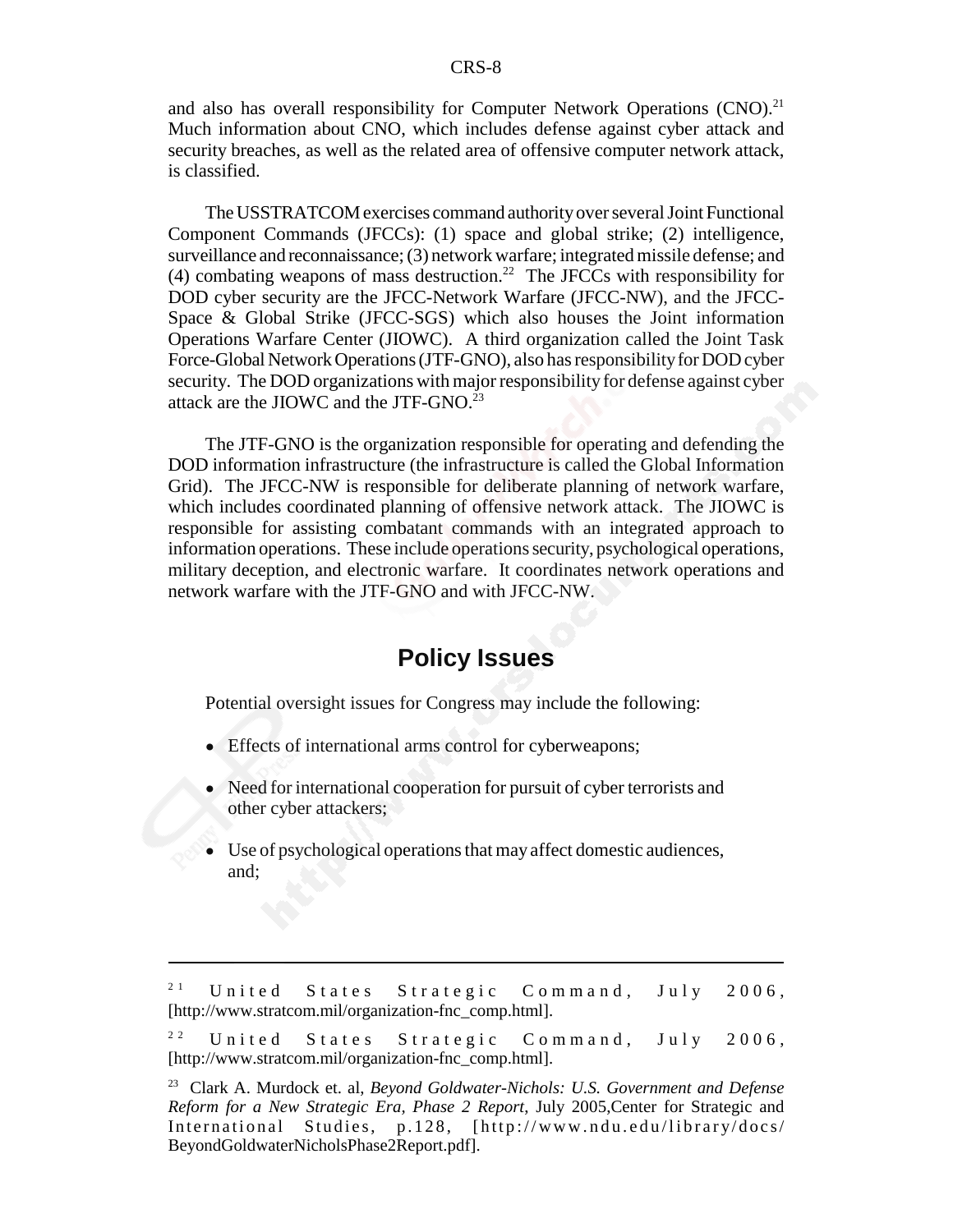• Need to raise the computer security awareness of the U.S. private sector and civilian population to better protect national security.

#### **International Arms Control for Cyberweapons**

Should the United States adopt a position to encourage or discourage international controls for weapons in cyberspace, especially as other nations, such as Iran, China, and Russia increase their cyber capabilities? Attacks against information systems using computer viruses could be considered an act of war within the scope of the laws of armed conflict, and some international organizations are now attempting to classify and control malicious computer code In 1998 and 1999, Russia proposed that the First Committee of the United Nations explore an international agreement on the need for arms controls for information warfare weapons. The G-8 Government-Industry Conference on High Tech Crime in 2002 also sought international agreement on ways to classify and control malicious computer code. 24

DOD has not yet developed a policy regarding international controls for cyberweapons, however, the United States remains concerned about future capabilities for foreign nations to develop their own effective capabilities for computer espionage and computer network attack.<sup>25</sup> For example, the Chinese military is enhancing its information operations capabilities, according to the Defense Department's annual report to Congress on China's military prowess.<sup>26</sup> The report finds that China is placing specific emphasis on the ability to perform information operations designed to weaken an enemy force's command and control systems.27

#### **Council of Europe Convention on Cybercrime**

Military officials have reportedly stated that other nations, rather than terrorist groups, pose the biggest threat to U.S. computer networks.<sup>28</sup> However, the intent of a cyberattack directed against U.S. computer systems, as well as the identity of the

<sup>&</sup>lt;sup>24</sup> The G-8 included France, Germany, Japan, United Kingdom., United States, Italy, Canada, and Russia. Denning, "Reflections on Cyberweapons Controls," *Computer Security Journal*, XVI, 4, Fall, 2000, p. 43-53. Andrew Rathmell, "Controlling Computer and Network Operations," *Information and Security*, vol. 7, 2001, pp. 121-144.

<sup>&</sup>lt;sup>25</sup> A US Air Force-sponsored workshop held in March 2000 concluded that international efforts to tackle cybercrime and cyberterrorism "could hinder US information warfare capabilities, thus requiring new investments or new research and development to maintain capabilities." USAF Directorate for Nuclear and Counter proliferation and Chemical and Biological Arms Control Institute, *Cyberwarfare: What Role for Arms Control and International Negotiations?* (Washington, D.C., March 20, 2000).

<sup>&</sup>lt;sup>26</sup> See the FY2004 Report to Congress on PRC Military Power, [http://www.defenselink. mil/pubs/d20040528PRC.pdf].

<sup>&</sup>lt;sup>27</sup> John Bennett, "Commission: U.S. Should Push Beijing to up Pressure on North Korea," *Inside the Pentagon*, June 17, 2004.

<sup>28</sup> Mickey McCarter, "Computer Offensive," *Military Information Technology*, November 15, 2002 [http://www.mit-kmi.com/print\_article.cfm?DocID=51] .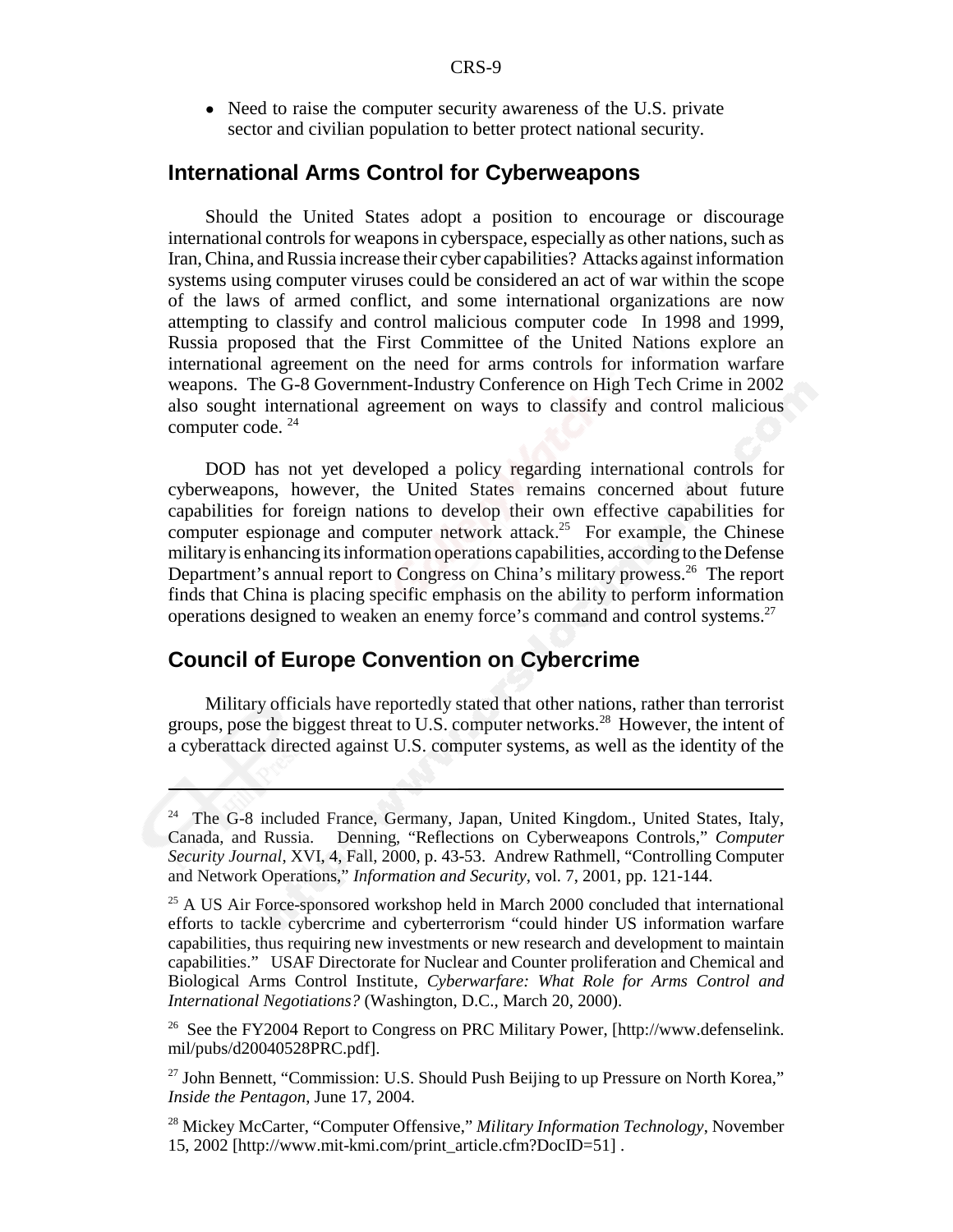#### CRS-10

attacker, may be hard to determine. To pursue their IO objectives, some countries could rely on individual hackers who cannot be easily linked to a government. Also, what are the diplomatic and foreign policy implications that could result from the United States remotely, and with no advance notice, conducting computer surveillance that may intrude into the sovereignty of another nation?

An emerging issue is the degree to which the United States should pursue international agreements to harmonize cyber-crime legislation, and also deter cybercrime through tougher criminal penalties. Pursuit to identify the source of a cyber attack often involves a trace back through networks that may require the cooperation of Internet service providers in different nations. The technical problems of pursuit and detection are more difficult if one or more of the nations involved has a legal policy that conflicts with that of the United States.<sup>29</sup>

The U.S. Senate voted on August 3, 2006 to ratify the Council of Europe Convention on Cybercrime.<sup>30</sup> The United States, acting as an observer at the Council of Europe, participated actively in the development of the Convention, which is the only multilateral treaty to address the problems of computer-related crime and electronic evidence gathering. The Administration has stated that the treaty will help deny a safe haven to criminals and terrorists who can cause damage to U.S. interests from abroad using computer systems.<sup>31</sup>

The treaty requires participating nations to update their laws to reflect computer crimes such as unauthorized intrusions into networks, the release of worms and viruses, and copyright infringement, however, the United States will comply with the Convention based on existing U.S. federal law; and no new implementing legislation will be required.<sup>32</sup> Among several reservations included in the U.S. Senate resolution

 $29$  In Argentina, a group calling themselves the X-Team, hacked into the website of the Supreme Court of Argentina in April 2002. The trial judge stated that the law in his country covers crime against people, things and animals but not websites. The group on trial was declared not guilty of breaking into the website. Paul Hillbeck, "Argentine Judge Rules in Favor of Computer Hackers," February 5, 2002 [http://www.siliconvalley.com/mld/ siliconvalley/news/editorial/3070194.htm].

<sup>30</sup> Carolee Walker, *U.S. Senate Votes To Ratify Cybercrime Convention*, USINFO, August 7, 2006, [http://usinfo.state.gov/xarchives/display.html?p=washfile-english&y= 2006&m=August&x=20060807133221bcreklaw0.5304834].

<sup>31</sup> Declan McCullagh, "Bush Pushes for Cybercrime Treaty," *CnetNews.com*, November 18, 2003, [http://news.com.com/2102-1028\_3-5108854.html?tag=st.util.print]. U.S. Department of State, *Bush Asks Senate Approval to Ratify Convention on Cybercrime,* Bureau of International Information Programs, November 17, 2003, [http://usinfo.state.gov/xarchives/display.html?p=washfile-english&y=2003&m=Novem ber&x=20031117190405rennefl0.4209101&t=usinfo/wf-latest.html].

<sup>&</sup>lt;sup>32</sup> Statement of Attorney General Alberto R. Gonzales on the Passage of the Cybercrime Convention, U.S. Department of Justice Press Release, August 4, 2006, [http://www.usdoj.gov/opa/pr/2006/August/06\_ag\_499.html]. See also, CRS Report RS21208, *Cybercrime: The Council of Europe Convention*, by Kristin Archick. Forty-six European Countries belong to the Council of Europe, which was founded in 1949. The United States, Japan, Canada, Mexico, and the Holy See (Vatican City) are granted observer status. The thirty eight Council of Europe member state signatories are Albania, Armenia,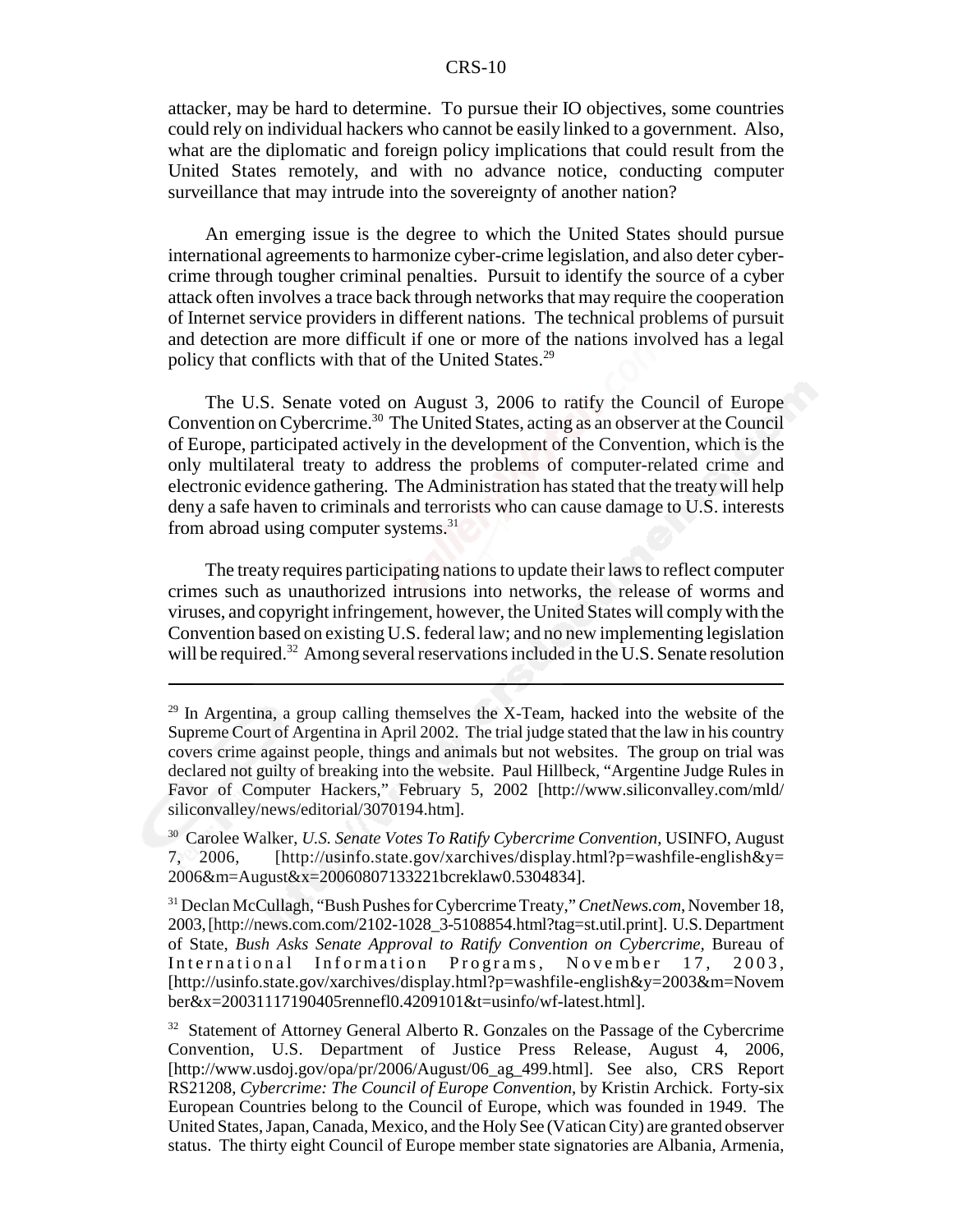#### CRS-11

of ratification, the United States reserves the right not to apply Article 6 of the treaty (this section discusses "Misuse of Devices") to devices that are designed for the purpose of committing offenses such as "Data interference" and "System interference".<sup>33</sup>

The treaty reportedly expands police search powers in some areas without corresponding privacy or due process protections, and requires police in participating nations to cooperate with police in other countries, including arrangements for mutual assistance and extradition among participating nations.<sup>34</sup> While some observers say that international cooperation is important for defending against cyber attacks and improving global cybersecurity, others point out that the treaty also contains a questionable Additional Protocol<sup>35</sup> that would require nations to imprison anyone guilty of "insulting publicly, through a computer system" certain groups of people based on characteristics such as race or ethnic origin. The U.S. delegation to the Council of Europe has reportedly argued that such an addition would violate of the First Amendment's guarantee of freedom of expression.<sup>36</sup> The Electronic Privacy Information Center has also objected to the additional protocol, saying that it would "would create invasive investigative techniques while failing to provide meaningful privacy and civil liberties safeguards."<sup>37</sup>

The Convention on Cybercrime became effective initially for the first five ratifying nations on July 1, 2004. The Additional Protocol, which has not been

Austria, Belgium, Bosnia-Herzegovina, Bulgaria, Croatia, Cyprus, Czech Republic, Denmark, Estonia, Finland, France, Germany, Greece, Hungary, Iceland, Ireland, Italy, Latvia, Lithuania, Luxembourg, Malta, Moldova, Netherlands, Norway, Poland, Portugal, Romania, Serbia and Montenegro, Slovakia, Slovenia, Spain, Sweden, Switzerland, the Former Yugoslav Republic of Macedonia, Ukraine, and the United Kingdom. In addition to the United States, the convention has been ratified by 11other nations.

34 Barry Steinhardt, *Three cheers for international cooperation*, Eurozine, October 25, 2005, [http://www.eurozine.com/articles/2005-10-25-steinhardt-en.html].

35 Council of Europe, *Additional Protocol to the Convention on Cybercrime Concerning the Criminalisation of Acts of a Racist and Xenophobic Nature Committed Through Computer Systems,* November 2002, [http://www.cybercrime.gov/coehatespeechProtocol.pdf].

36 Council of Europe, *Explanatory Report for the Additional Protocol to the Convention on Cybercrime*, paragraph 4, [http://conventions.coe.int/Treaty/en/Reports/Html/189.htm].

37 Declan McCullagh, "Senate Debates Cybercrime Treaty," *CnetNews.com,* June 18, 2004, [http://news.com.com/2102-1028\_3-5238865.html?tag=st.util.print].

<sup>33</sup> Congressional Record, *Council of Europe Convention on Cybercrime*, Government Printing Office, August 3, 2006, p.S8901. Observers have stated that the discussion of "Illegal Devices" set out in Articles 6 of the convention may lack sufficient specificity to ensure that it will not become a basis to investigate individuals engaged in computer-related activity that is completely lawful, and may also discourage the development of new security tools and give government an improper role in policing scientific innovation. See Global Internet Liberty Campaign, October 18, 2000, [http://www.gilc.org/privacy/coe-letter-1000.html].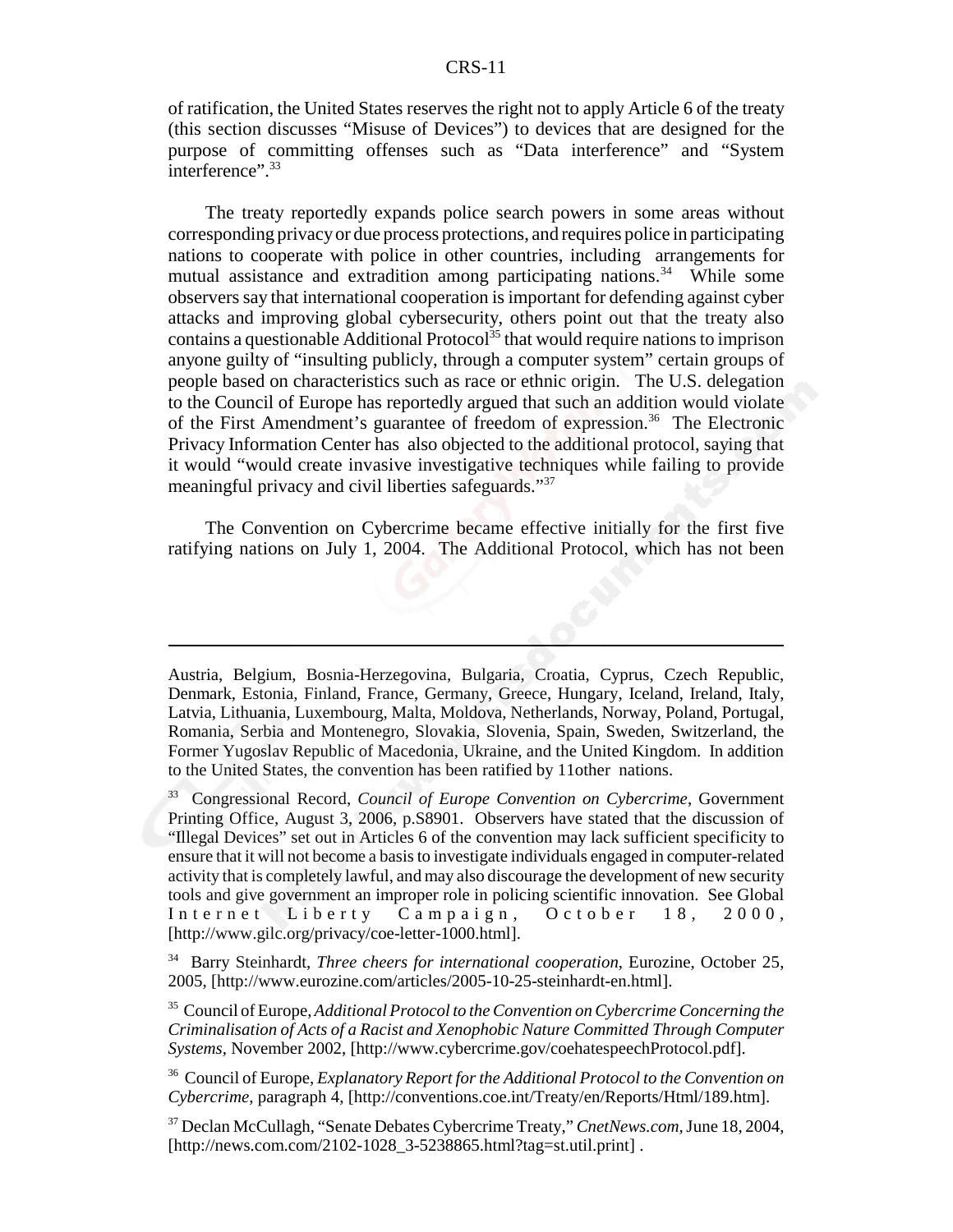signed by the United States, became effective for the first five ratifying nations on March 1, 2006.<sup>38</sup>

#### **Psychological Operations Affecting Domestic Audiences**

Some observers have stated that success in future conflicts will depend less on the will of governments, and more on the perceptions of populations, and that perception control will be achieved and opinions shaped by the warring group that best exploits the global media.39

Executive Order 13283, signed by President George W. Bush on January 21, 2003, established within the White house the Office of Global Communications (OGC).40 That office is currently studying ways to reach Muslim audiences directly through radio and TV, to counter anti-American sentiments.<sup>41</sup>

However, an emerging issue may be whether the Department of Defense is legislatively authorized to engage in PSYOP that may also affect domestic audiences.<sup>42</sup> DOD Joint Publication 3-13, released February 2006, provides current doctrine for U.S. military Information Operations. However, the DOD Information Operations Roadmap, published October 2003, states that PSYOP messages intended for foreign audiences increasingly are consumed by the U.S. domestic audience, usually because they can be rebroadcast through the global media. The DOD document states that, "...the distinction between foreign and domestic audiences becomes more a question of USG (U.S. Government) intent rather than information dissemination practices (by DOD)."43 This may be interpreted to mean that DOD has no control over who consumes PSYOP messages once they are retransmitted by commercial media.

<sup>&</sup>lt;sup>38</sup> As of December 2005, 29 members of the Council plus the United States, Canada, Japan, Montenegro, and South Africa have signed the additional Protocol, and eleven signatories have ratified it. See Council of Europe Convention on Cybercrime, December 2005, [http://conventions.coe.int/Treaty/Commun/ChercheSig.asp?NT=185&CM=8&DF=12/0 7/2005&CL=ENG], Council of Europe Additional Protocol the the Convention on Cybercrime, December 2005, [http://conventions.coe.int/Treaty/Commun/ChercheSig.asp? NT=189&CM=8&DF=12/07/2005&CL=EN].

<sup>39</sup> Maj. Gen. Robert Scales (Ret), *Clausewitz and World War IV*, Armed Forces Journal, July 2006, p.19.

<sup>40 &</sup>quot;Presidential Documents, Title 3 - The President - Establishing the Office of Global Communications," *Federal Register*, Vol. 68, no. 16, Jan. 24, 2003.

<sup>41</sup> OGC has been up and running since July 2002, working to get the Administration's message out to foreign news media outlets. Tucker Eskew stated that, "(The President) knows that we need to communicate our policies and values to the world with greater clarity and through dialogue with emerging voices around the globe." Scott Lindlaw, "New Office Aims to Bolster U.S. Image," *AP Online,* Feb. 11, 2003.

 $42$  Psychological Operations are authorized for the military under Title 10, USC, Subtitle A, Part I, Chapter 6, Section 167.

<sup>43</sup> DOD Information Operations Roadmap, October 30, 2003, p.26. [http://www.gwu.edu/~nsarchiv/NSAEBB/NSAEBB177/info\_ops\_roadmap.pdf]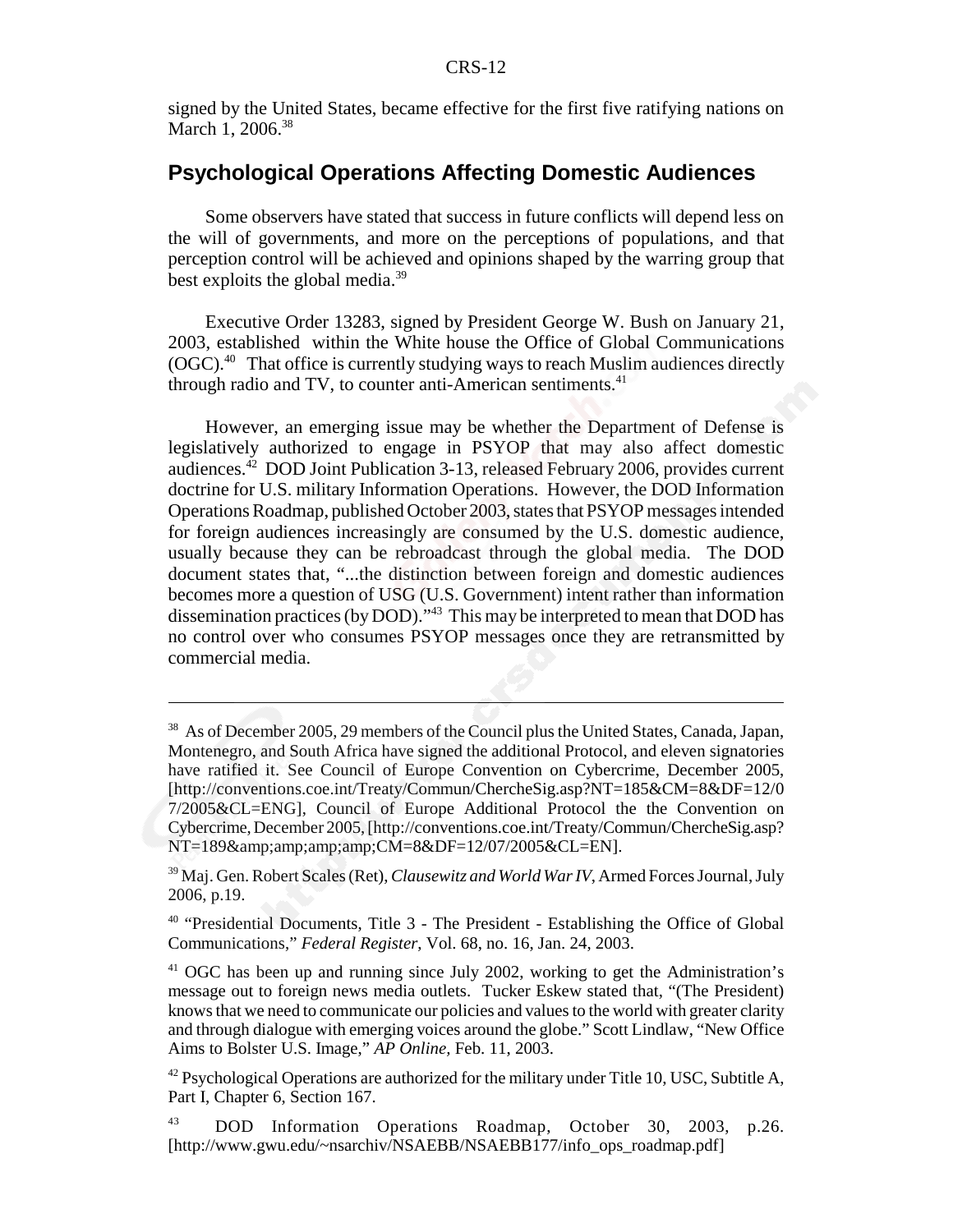#### CRS-13

In addition, observers have stated that terrorists, through use of the Internet, are now challenging the monopoly over mass communications that both state-owned and commercial media have long exercised. A strategy of the terrorists is to propagate their messages quickly and repeat them until they have saturated cyberspace. Internet messages by terrorist groups have become increasingly sophisticated through use of a cadre of Internet specialists who operate computer servers worldwide. Other observers have also stated that al-Qaeda now relies on a Global Islamic Media Unit to assist with its public outreach efforts.<sup>44</sup>

As a result of the increasingly sophisticated use of networks by terrorist groups and the potentially strong influence of messages carried by the global media, does DOD now view the Internet and the mainstream media as posing a vital threat to its mission? Will PSYOP be used to manipulate public opinion, including domestic audiences, to reduce opposition to unpopular decisions in the future?

#### **Role of the U.S. Private Sector in Protecting Computer Security**

The National Strategy to Secure Cyberspace,<sup>45</sup> published February 2003, states that the private sector now has a crucial role in protecting national security because it largely runs the nation's critical infrastructure.<sup>46</sup> Richard Clarke, former chairman of the Critical Infrastructure Protection Board (CIPB), has also stated that the United States critical infrastructure is particularly vulnerable to IO attack because cyber attackers could possibly use the millions of home and business PCs, that are poorly protected against malicious code, to launch and support a series of debilitating assaults. The National Strategy urges home and small business computer users to install firewalls and antivirus software, and calls for a public-private dialogue to devise ways that the government can reduce the burden of security on home users and businesses.

To help raise awareness about national security vulnerabilities to possible cyber attack by hackers, or IO attack by adversaries, DOD has prepared a series of DVD and web-based training products that provide information about internal and external threats to information systems. Several are designed specifically for users of federal computer systems, and some are intended for users who are not information

<sup>44</sup> Jacquelyn S. Porth, *Terrorists Use Cyberspace as Important Communications Tool*, U.S. Department of State, US Info.State.Gov, May 5, 2006, [http://usinfo.state.gov/is/Archive/2006/May/08-429418.html].

<sup>45</sup> See the full text for National Strategy to Secure Cyberspace at [http://www.uscert.gov/reading\_room/cyberspace\_strategy.pdf].

<sup>&</sup>lt;sup>46</sup> The plan identifies 24 strategic goals and gives more than 70 recommendations on how various communities can secure their part of cyberspace. The communities are broken down into five levels (the home user, the large enterprise, critical sectors, the nation, and the global community). [http://www.whitehouse.gov/pcipb/]